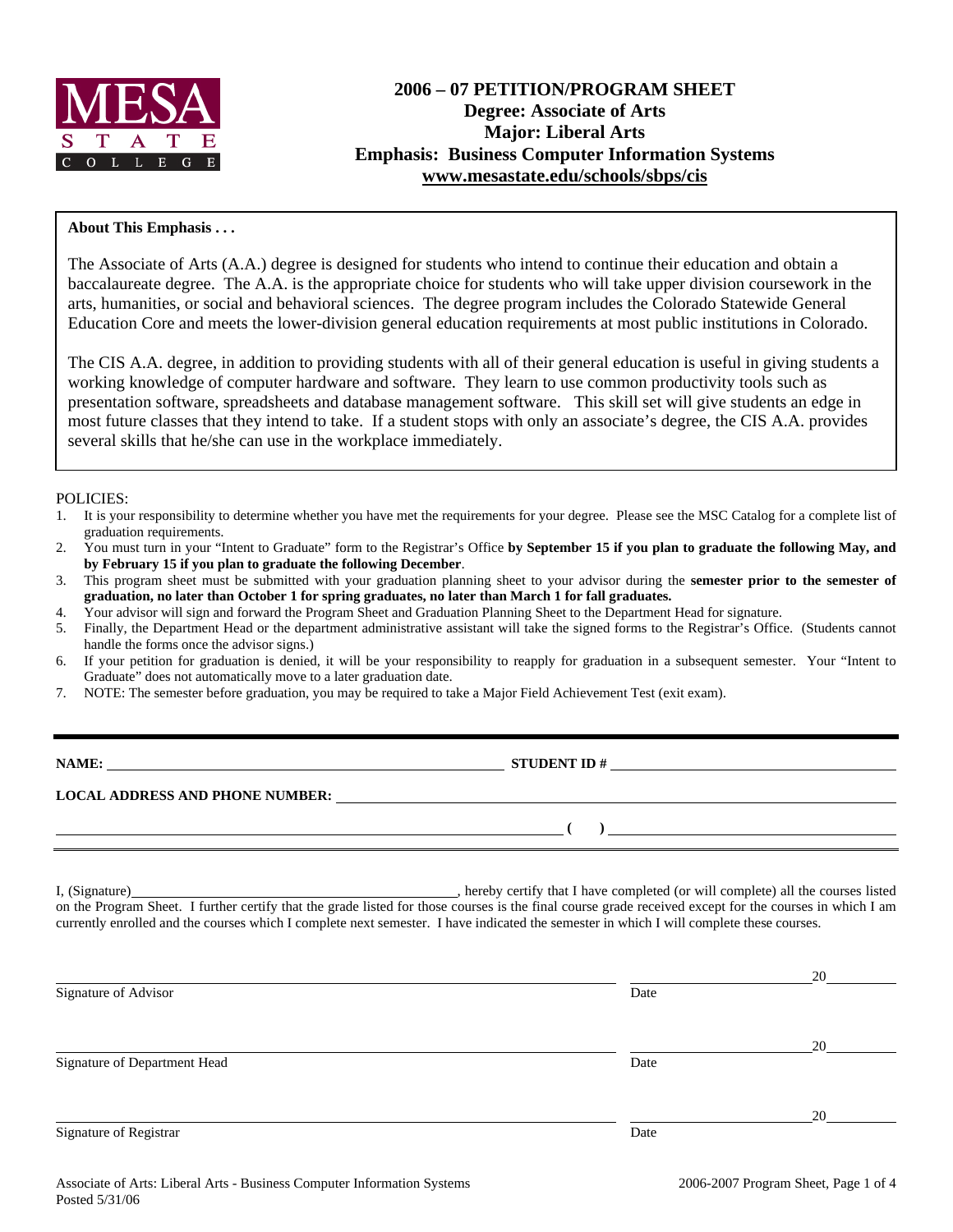- 60 semester hours are required for the Associate of Arts degree. Must meet the academic residency requirements.
- A cumulative grade point average of 2.0 or higher must be maintained for all courses taken and within the Business Computer Information Systems area of emphasis.
- A grade of "C" or higher must be earned in all general education courses in order to be accepted for the transfer under the Core Transfer Agreements.
- It is recommended that students work closely with a faculty advisor when selecting appropriate courses and scheduling classes.

| <b>GENERAL EDUCATION REQUIREMENTS (34 Semester Hours)</b>                              |                                                               |  |  |  |  |  |  |  |
|----------------------------------------------------------------------------------------|---------------------------------------------------------------|--|--|--|--|--|--|--|
| Credit<br>Trns/Subs<br>No.<br>Grade<br>Term<br>Year<br>Course                          | Trns/Subs<br>Grade<br>Course<br>No.<br>Credit<br>Term<br>Year |  |  |  |  |  |  |  |
| English and Speech: ENGL 111 and 112, SPCH 102 (9 semester                             | Social and Behavioral Sciences: (9 Semester Hours)            |  |  |  |  |  |  |  |
| hours, must earn a grade of "C" or above in ENGL 111 and 112)                          | (Minimum of 2 different disciplines)                          |  |  |  |  |  |  |  |
| <b>ENGL</b><br>111<br>$\overline{\mathbf{3}}$                                          |                                                               |  |  |  |  |  |  |  |
| <b>ENGL</b><br>112<br>$\overline{\mathbf{3}}$                                          |                                                               |  |  |  |  |  |  |  |
| <b>SPCH</b><br>$\mathbf{3}$<br>102                                                     |                                                               |  |  |  |  |  |  |  |
|                                                                                        |                                                               |  |  |  |  |  |  |  |
| Physical Sciences/Math/Statistics (7-10 semester hours)                                | Humanities (9 semester hours)                                 |  |  |  |  |  |  |  |
| Science (minimum 4 semester hours)                                                     | (Minimum of 2 different disciplines)                          |  |  |  |  |  |  |  |
|                                                                                        |                                                               |  |  |  |  |  |  |  |
|                                                                                        |                                                               |  |  |  |  |  |  |  |
|                                                                                        |                                                               |  |  |  |  |  |  |  |
| Math/Statistics (minimum 3 semester hours, must earn a "C" or above)                   |                                                               |  |  |  |  |  |  |  |
|                                                                                        |                                                               |  |  |  |  |  |  |  |
|                                                                                        |                                                               |  |  |  |  |  |  |  |
|                                                                                        |                                                               |  |  |  |  |  |  |  |
|                                                                                        |                                                               |  |  |  |  |  |  |  |
| Kinesiology (2 semester hours) KINE/HPWA 100 and one KINA/HPWE/Selected DANC course    |                                                               |  |  |  |  |  |  |  |
| Trns/Subs<br>Course<br>Credit<br>Grade<br>Term<br>Year<br>No.                          | Trns/Subs<br>Credit<br>Grade<br>Term<br>Course<br>No.<br>Year |  |  |  |  |  |  |  |
| <b>KINE/HPWA</b><br>100<br>$\overline{1}$                                              | <b>KINA/HPWE</b><br>$\mathbf{1}$                              |  |  |  |  |  |  |  |
|                                                                                        |                                                               |  |  |  |  |  |  |  |
| <b>Business Computer Information Systems Emphasis Requirements (18 Semester Hours)</b> |                                                               |  |  |  |  |  |  |  |
|                                                                                        |                                                               |  |  |  |  |  |  |  |
| Trns/Subs<br>Term<br>Course<br><u>No.</u><br>Credit<br>Grade<br>Year                   | Credit<br>Trns/Subs<br>No.<br>Grade<br>Term<br>Year<br>Course |  |  |  |  |  |  |  |
| <b>ACCT</b><br>201                                                                     | <b>CISB</b><br>210                                            |  |  |  |  |  |  |  |
| <b>BUGB</b><br>211                                                                     | <b>CSCI</b><br>110                                            |  |  |  |  |  |  |  |
| <b>CISB</b><br>205                                                                     | <b>TECI</b><br>260                                            |  |  |  |  |  |  |  |
|                                                                                        |                                                               |  |  |  |  |  |  |  |
|                                                                                        |                                                               |  |  |  |  |  |  |  |

| <b>Electives</b> (6 Semester Hours) Any college level undergraduate courses excluding KINA/HPWE. |     |        |       |      |      |           |        |     |        |       |      |      |           |
|--------------------------------------------------------------------------------------------------|-----|--------|-------|------|------|-----------|--------|-----|--------|-------|------|------|-----------|
| Course                                                                                           | No. | Credit | Grade | Term | Year | Trns/Subs | Course | No. | Credit | Grade | Term | Year | Trns/Subs |
|                                                                                                  |     |        |       |      |      |           |        |     |        |       |      |      |           |
|                                                                                                  |     |        |       |      |      |           |        |     |        |       |      |      |           |

Г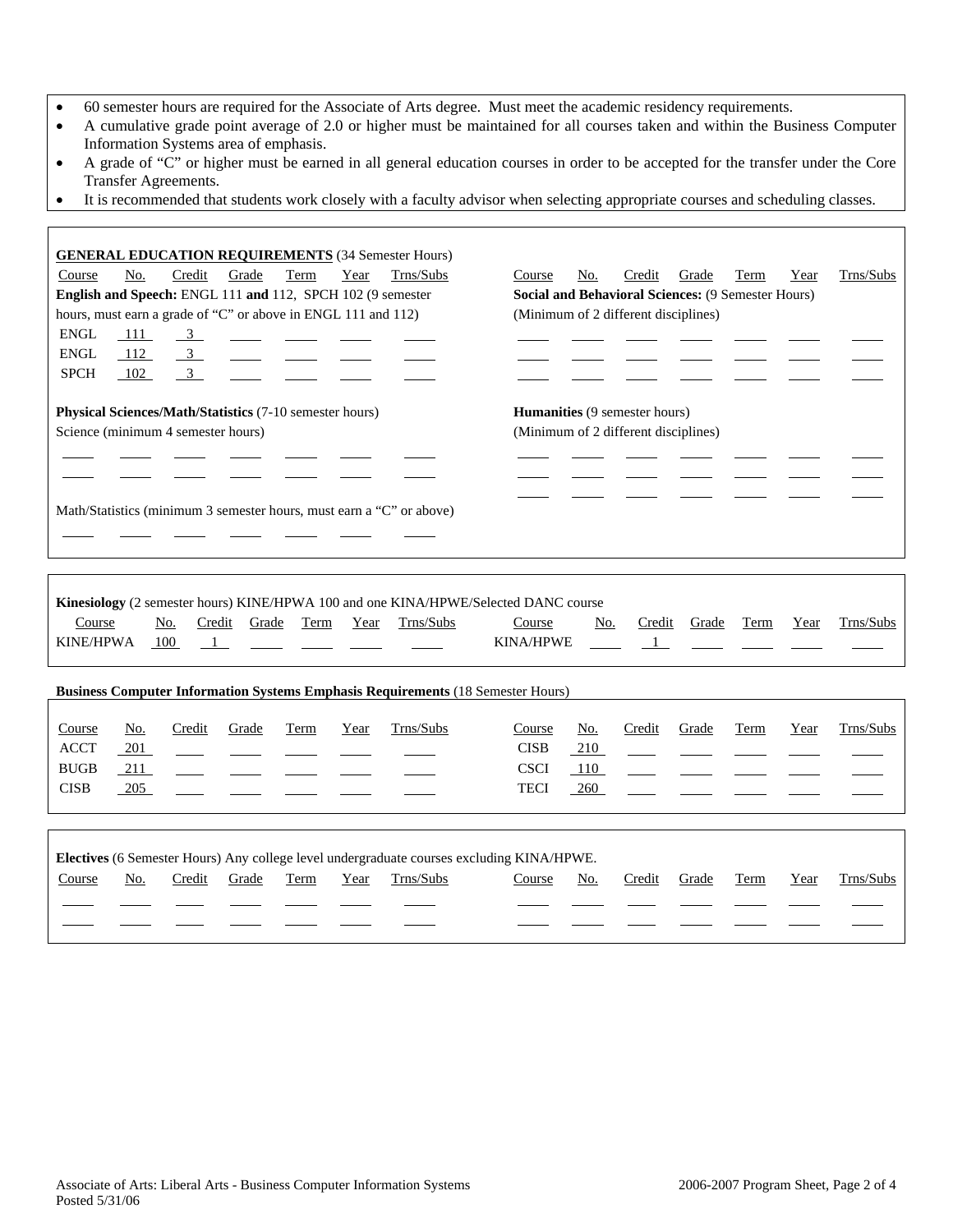#### **GENERAL EDUCATION REQUIREMENTS** (34 Semester Hours)

**English and Speech – 9** Semester Hours ENGL 111 **and** ENGL 112 **or** ENGL 129 *(by permission)* **And** SPCH 102 (required)

See current Mesa State College Catalog for list of courses that fulfill the requirements below.

#### **Mathematics and Science – 7-10** Semester Hours

Minimum 3 semester hours in Math and minimum 4 semester hours in Science. Both lecture and lab must be taken in all courses having both.

**Humanities – 9** semester hours. Minimum of two different disciplines required.

**Social and Behavioral Sciences – 9** semester hours. Minimum of two different disciplines required.

#### **OTHER REQUIREMENTS** (2 Semester Hours)

**Kinesiology – 2** Semester Hours

Each student must take KINE/HPWA 100 together with one KINA/HPWE/Selected DANC course. See current catalog for listing.

#### **Business Computer Information Systems Emphasis Requirements** (18 Semester Hours)

Business Courses

ACCT 201 Principles of Financial Accounting BUGB 211 Business Communications CISB 205 Advanced Business Software CISB 210 Fundamentals of Information Systems CSCI 110 Beginning Programming

TECI 260 Information Technology Hardware and System Software

#### **Electives:** 6 semester hours. Any college level undergraduate courses excluding KINA/HPWE.

Students are required to participate in exit examinations or other programs deemed necessary to comply with the college accountability requirement. All degree requirements must be completed as described above. Any exceptions or substitutions must be recommended in advance by the faculty advisor and approved by the Department Head.